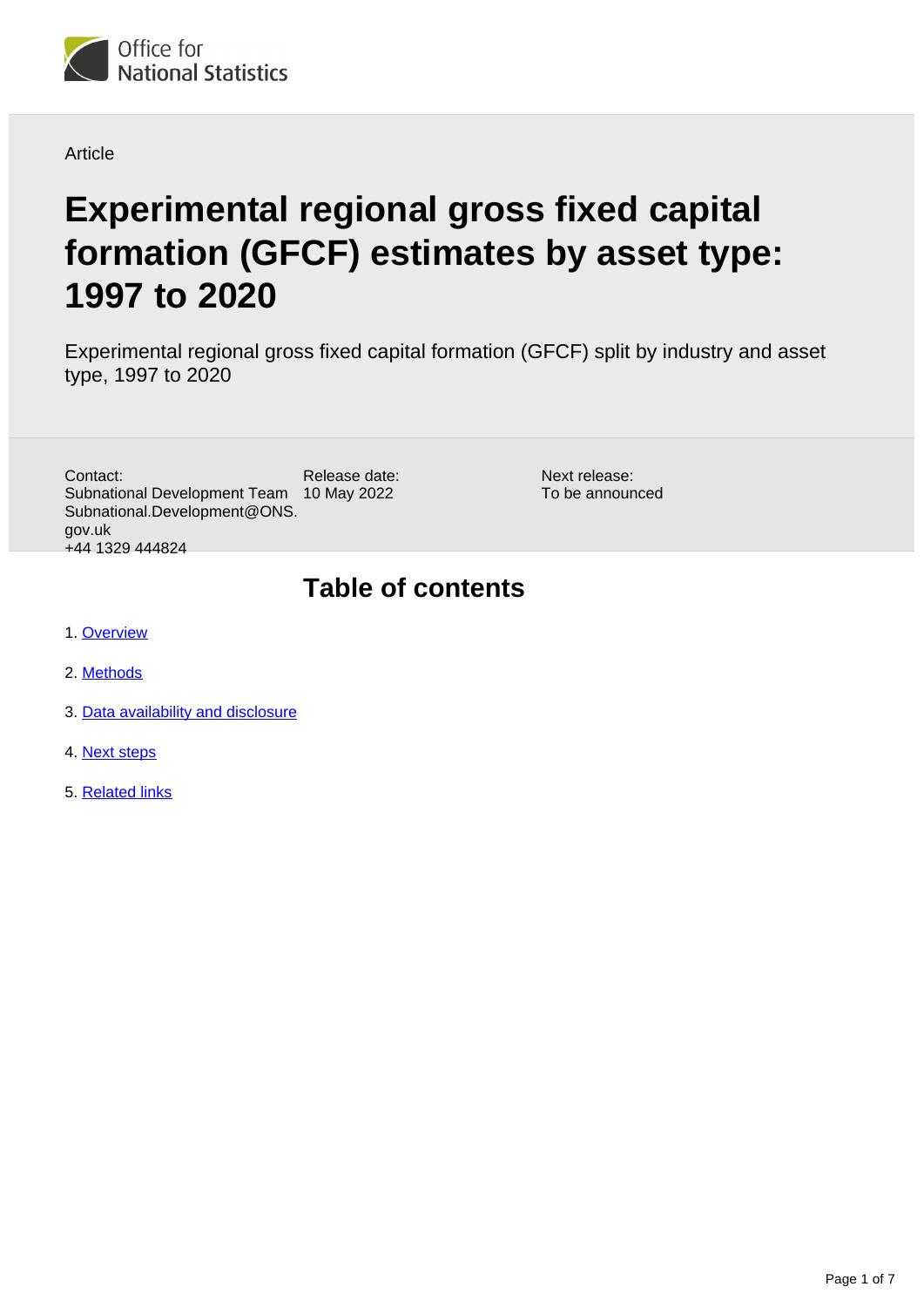# <span id="page-1-0"></span>**1 . Overview**

This methodology note accompanies new experimental statistics on regional capital investment. It is intended to provide a high-level overview of methods used to produce these experimental statistics.

An interim report was circulated to key stakeholders in October 2021, which set out the scope and purpose of a project to develop these new statistics. It also included the results of a user survey, a summary of international guidance and current practice, and data source options. This note can be forwarded to those interested, on request.

The main purpose of this project is to improve existing annual regional gross fixed capital formation (GFCF) estimates. These are intended to support delivery of the Government Statistical Service (GSS) subnational data [strategy](https://gss.civilservice.gov.uk/policy-store/gss-subnational-data-strategy/) and support locally targeted policy making, such as the Levelling Up agenda. It also aims to pave the way for future improvements in measuring regional capital stock and regional productivity. A [Next steps section](https://www.ons.gov.uk/economy/regionalaccounts/grossdisposablehouseholdincome/articles/experimentalregionalgrossfixedcapitalformationgfcfestimatesbyassettype1997to2020/2022-05-10#next-steps) is included at the end of this note, which details ongoing work that will contribute to improving GFCF estimates and makes recommendations for future improvements.

Estimates have been produced using new and experimental methods or data sources with a focus on assets rather than industries. For the purposes of this project, data sources are limited to those we already have available at the ONS, or are publicly available, and guided by research and user feedback. The estimates produced have the following characteristics:

- annual covering the period 1997 to 2020
- UK International Territorial Level 3 (ITL3) regions
- Standard Industrial Classification 2007 (SIC07) section level industry groups
- high-level asset groups (buildings and structures, transport equipment, information and communications technology (ICT) equipment, other tangible assets, intangible assets)
- constrained to national GFCF totals consistent with [The Blue Book 2021](https://www.ons.gov.uk/economy/grossdomesticproductgdp/compendium/unitedkingdomnationalaccountsthebluebook/2021).

This represents a change from the [currently published regional GFCF data](https://www.ons.gov.uk/economy/regionalaccounts/grossdisposablehouseholdincome/adhocs/14608regionalgrossfixedcapitalformationitl1anditl22000to2020), which estimate investment by industry at ITL2, and which do not have an asset breakdown.

# <span id="page-1-1"></span>**2 . Methods**

We follow international guidelines including the [Eurostat manual on regional accounts methods \(PDF, 1.3MB\).](https://ec.europa.eu/eurostat/documents/3859598/5937641/KS-GQ-13-001-EN.PDF.pdf/7114fba9-1a3f-43df-b028-e97232b6bac5?t=1414783024000) These stipulate that assets should be allocated on the basis of economic ownership, location or use. We use a variety of data sources and methods in order to follow these principles: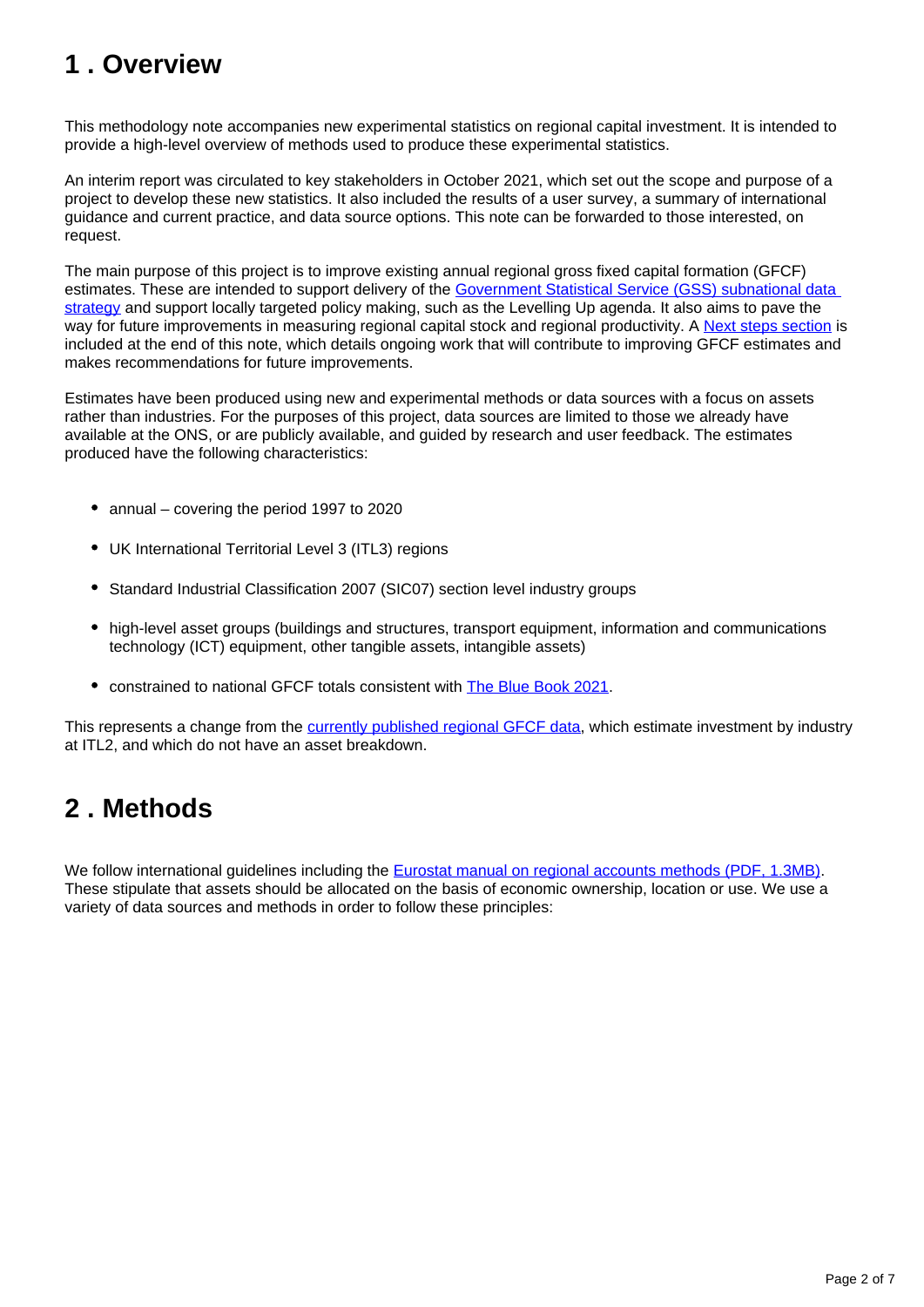- tangible immovable assets (for example, buildings) are allocated to the region where they are constructed using commercial data on construction new orders
- tangible movable assets (for example, laptops) are allocated to the region where they are used; we estimate this using information on employee locations
- transport equipment is allocated to the region where they are registered (not where they are located or used, as that will be many locations) – this assumes that where they are registered is where their economic owner is based; we estimate this using information on the registered location of the asset (where available) or the location of the economic owner; where these are not available, we use employee locations.
- intangible assets are also known as intellectual property products; computer software and databases are allocated to the region where they are used and are estimated using employee location; research and development is allocated according to where the investment takes place using survey data.

The following section shows more detail on the data sources and methods used for individual assets. For some assets we use the existing or "as-is" methods and data sources used to produce currently published regional [gross fixed capital formation \(GFCF\)](https://www.ons.gov.uk/economy/regionalaccounts/grossdisposablehouseholdincome/adhocs/14608regionalgrossfixedcapitalformationitl1anditl22000to2020).

### **Data source and methods by asset or product (ESA 2010)**

#### **Buildings and structures – dwellings**

- Data source: commercial data from Barbour ABI and the Office for National Statistics (ONS) construction statistics (dwellings values); Northern Ireland Statistics and Research Agency (NISRA) construction statistics; Counts of dwellings completions and stocks from: Department for Levelling up, Housing and Communities (DLUHC), Welsh, Scottish and Northern Ireland government data
- Regional method: regional values of dwellings used where available
- Industry method: allocated to Standard Industrial Classification (SIC) 2007 section L Real Estate

#### **Other buildings and structures – general (includes land improvements)**

- Data source: commercial data from Barbour ABI and ONS construction statistics and NISRA construction statistics (2008 onwards); Annual Business Survey (ABS) (before 2008)
- Regional method: commercial data from Barbour ABI microdata and ONS construction statistics (2008 onwards); Northern Ireland – ITL3 shares of regional gross value added (GVA) in SIC2007 section F (2008 onwards); regional ABS apportionment (before 2008)
- Industry method: modelled from published UK industry by product data

#### **Other buildings and structures – roads**

- Data source: commercial data from Barbour ABI and ONS construction statistics (2008 onwards); Annual Business Survey (before 2008); Road length statistics for Northern Ireland from NISRA/Department for Infrastructure for Northern Ireland
- Regional method: Great Britain commercial data from Barbour ABI microdata and ONS construction statistics (2008 onwards); Northern Ireland – roads lengths of local and national roads at ITL3 areas (2008 onwards); regional ABS apportionment (before 2008)
- Industry method: all allocated to SIC2007 section F in line with allocation in national estimates

#### **Other buildings and structures – costs of ownership transfer on non-produced assets**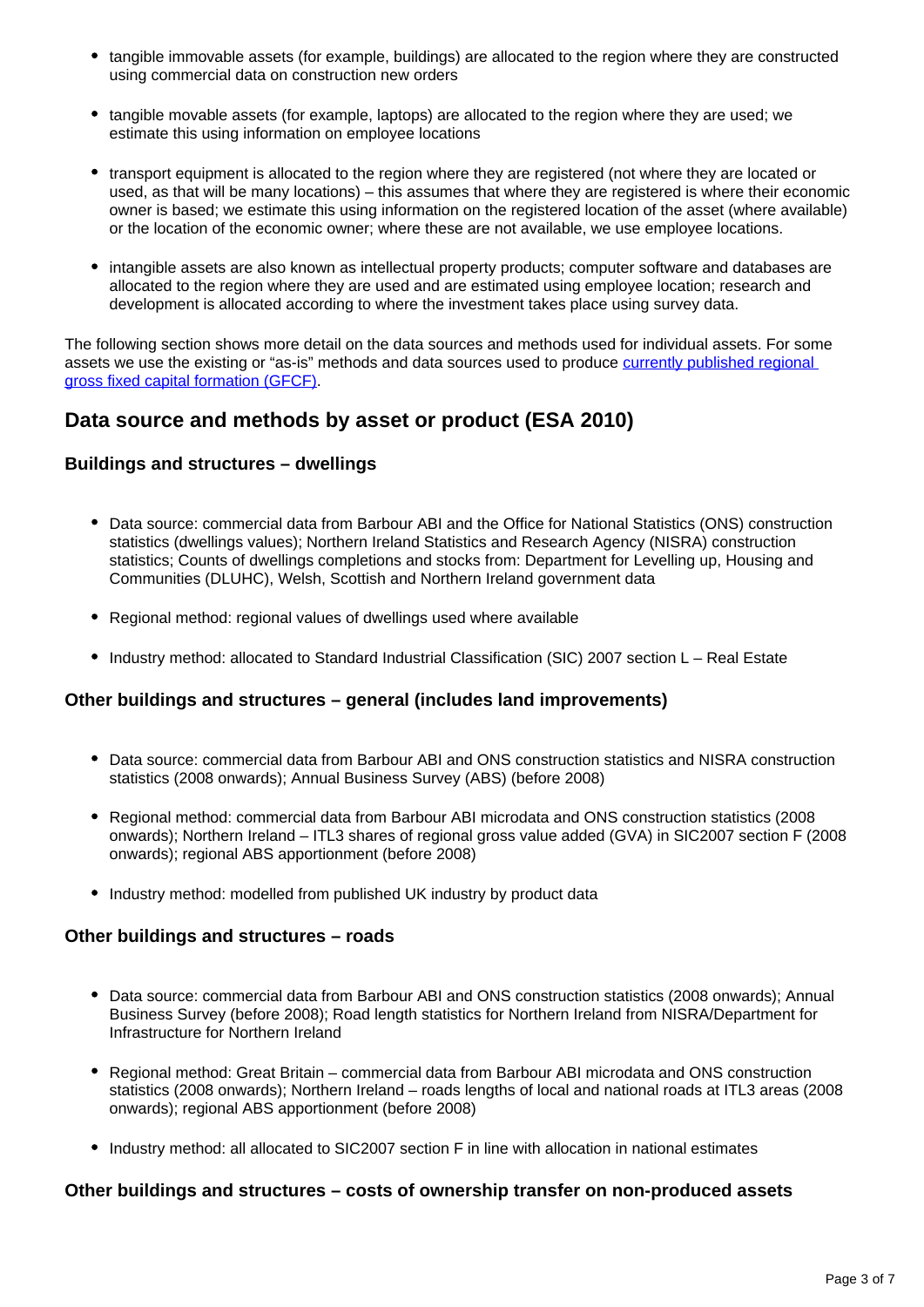- Data source: estimated dwellings data
- Regional method: "as-is" allocated to regions using estimated dwellings data
- Industry method: allocated to SIC industry section L Real Estate

#### **Transport machinery and equipment – ships**

- Data source: commercial data on trade of ships from VesselsValue Ltd.; commercial data on registration of ships from IHS-Markit Ltd.
- Regional method: port of registration (where this is in the UK) and economic owner address where ships are registered to overseas ports
- Industry method: Companies House data on economic owner industry

#### **Transport machinery and equipment – road transport vehicles**

- Data source: new registrations of vehicles Driver and Vehicle Licencing Agency (DVLA); Employment data – Labour Market Statistics
- Regional method: location of registration (ITL1); Location of relevant workers (ITL3 constrained to ITL1 figures)
- Industry method: proportional to national totals

#### **Machinery and equipment – other transport (includes aircraft)**

- Data source: ABS
- Regional method: regional ABS apportionment
- Industry method: modelled from published UK industry by product data

### **Machinery and equipment – Information and Communications Technology (ICT) hardware and telecoms**

- Data source: ABS
- Regional method: regional ABS apportionment
- Industry method: modelled from published UK industry by product data

#### **Machinery and equipment – other (included in other tangible assets in data tables)**

- Data source: ABS
- Regional method: regional ABS apportionment
- Industry method: modelled from published UK industry by product data

#### **Other tangible assets – weapons systems**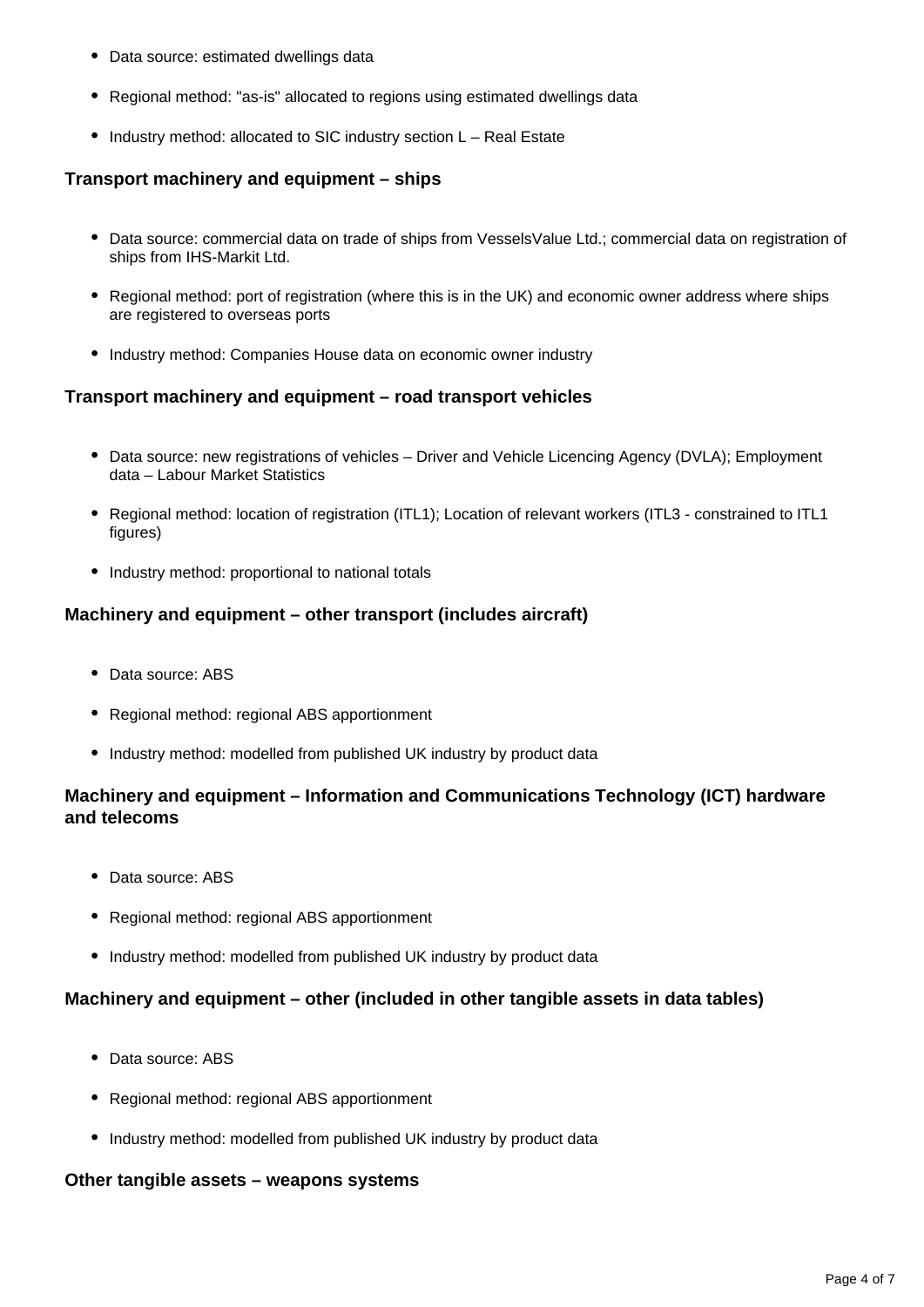- Data source: Ministry of Defence (MoD) regional armed forces personnel data
- Regional method: "as-is" data provided at local authority level and mapped to ITL3
- Industry method: allocated to SIC industry section O Public Administration and Defence

#### **Other tangible assets – cultivated assets**

- Data source: Department for the Environment, Farming and Rural Affairs (Defra)
- Regional method: ITL2 As-is; ITL3 England Defra "regional income from farming data"; ITL3 Scotland, Wales, NI – modelled
- Industry method: allocated to SIC industry section A Agriculture, forestry and fishing

#### **Intangible assets/intellectual property products – research and development**

- Data source: Business Enterprise Research and Development survey (BERD)
- Regional method: as-is; BERD local authority data were mapped to ITL3
- Industry method: aggregated from microdata

#### **Intangible assets/intellectual property products – mineral exploration and evaluation**

- Data source: UK gross fixed capital formation (GFCF) totals
- Regional method: allocated to Extra Regio
- Industry method: allocated to SIC2007 section B

#### **Intangible assets/intellectual property products – computer software and databases – purchased software**

- Data source: ABS
- Regional method: regional ABS apportionment
- Industry method: modelled from published UK industry by product data

#### **Intangible assets/intellectual property products – computer software and databases – own account software**

- Data source: Annual Survey of Hours and Earnings (ASHE)
- Regional method: based on workplace location of relevant workers and follows the 2008 System of National [Accounts \(SNA\)](https://unstats.un.org/unsd/nationalaccount/sna2008.asp) guidelines on sum of costs
- Industry method: based on industry of relevant workers

#### **Intangible assets/intellectual property products – entertainment, literary or artistic originals**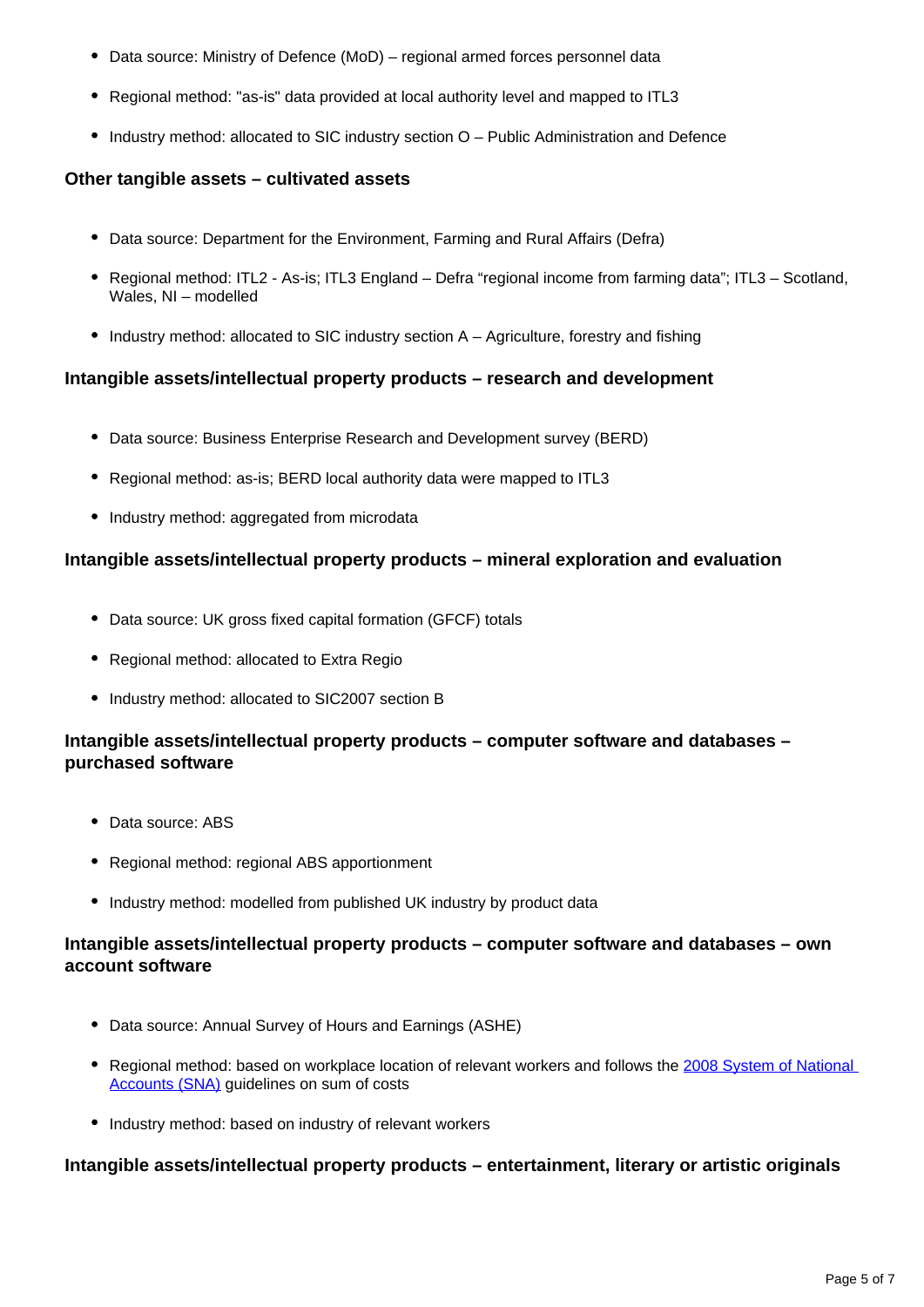- Data source: employment data Labour Market Statistics
- Regional method: employment data mapped to ITL3 region
- Industry method: employment data for SIC 59, 60, 90

Our aim has been to produce a full picture of UK GFCF for all assets. This allows users to see total investment for a region and allows the data to be compared with published data, which are compiled by industry. In some instances, the data used to fill gaps are sub-optimal – for example, using total net capital expenditure data from the ABS survey, rather than asset-specific data. These issues are addressed in the [Next steps section](https://www.ons.gov.uk/economy/regionalaccounts/grossdisposablehouseholdincome/articles/experimentalregionalgrossfixedcapitalformationgfcfestimatesbyassettype1997to2020/2022-05-10#next-steps).

Data allocated to Extra Regio represent investments in assets used in the offshore oil and gas extraction industry that are not allocated to any specific UK region. In these experimental estimates, these include investments in mineral exploration and evaluation, as well as some transport equipment. Additionally, and in line with published estimates, we have incorporated an adjustment in 2005 for the decommissioning of nuclear reactors. Further work is needed to more accurately identify the assets that should be allocated to Extra Regio – see the Next steps [section](https://www.ons.gov.uk/economy/regionalaccounts/grossdisposablehouseholdincome/articles/experimentalregionalgrossfixedcapitalformationgfcfestimatesbyassettype1997to2020/2022-05-10#next-steps) for more information.

### <span id="page-5-0"></span>**3 . Data availability and disclosure**

Estimating regional gross fixed capital formation (GFCF) is challenging and becomes more so with increased granularity at the region and industry level. Two main challenges are data availability and disclosure.

### **Data availability**

Data available for use in this project have enabled us to estimate regional GFCF at a more detailed level than previously. The use of detailed asset-specific commercial, administrative and survey data, would help improve these data. Unfortunately, data of the necessary detail were not available for all years or all assets. This has left gaps which have been filled either by modelling or using data that are insufficiently detailed.

### **Disclosure**

The use of detailed information to produce UK International Territorial Level 3 (ITL3) estimates by industry section leads to the risk of disclosing individual firm level data. This occurs when aggregates comprise data from only a small number of firms or where a few firms are dominant. These risks have been mitigated by aggregating the microdata to a higher level – such as removing the industry dimension, grouping industries and grouping ITL3 regions – and subsequently modelling the industry and ITL3 data. Because of the way these data have been compiled, disclosure checking and prevention has been done by data source, rather than at the final stage of aggregation. This has meant suppressing data that might have been non-disclosive.